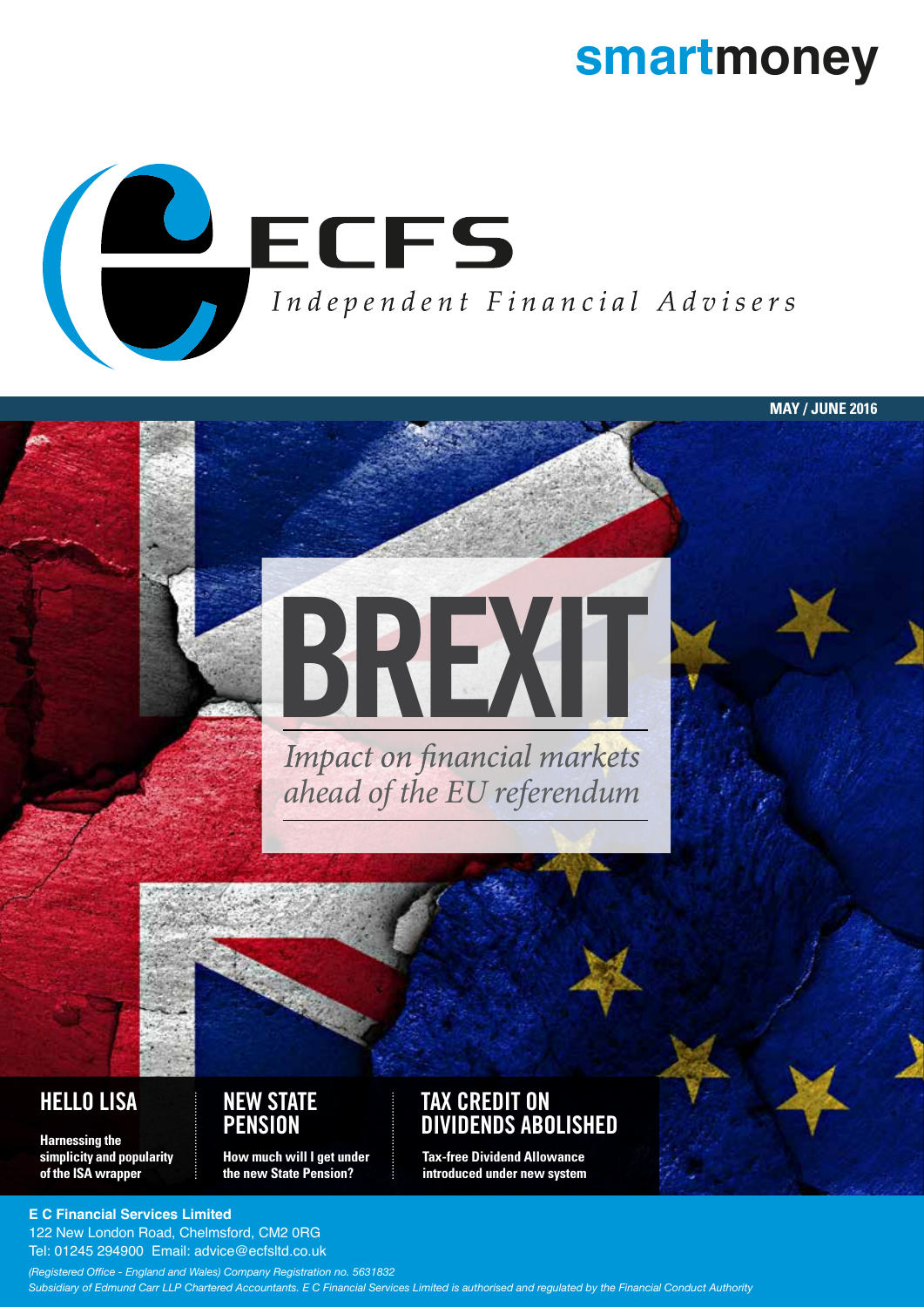#### **MAY / JUNE 2016**

## INSIDE **THIS ISSUE**

Welcome to our latest issue in which we look at the major talking points that could impact on your financial plans both today and in the future, especially as we enter a new financial year and take stock of the announcements from Budget 2016 – and then there's the matter of 'Brexit'.

With an increasing focus on Brexit, our investment clients will naturally be monitoring the impact on financial markets ahead of the referendum scheduled for Thursday 23 June. The nature of investment is long term. On page 06, we look at why constantly making changes to take into account short-term events often proves to be counterproductive in the long term. Movements in currencies and shares are often fairly short-lived, as the result of the Scottish referendum showed.

The State Pension changed on 6 April 2016. If you reach State Pension age on or after that date, you'll now receive the new State Pension under the new rules. The aim of the new State Pension is to make it simpler to understand. But there are some complicated changeover arrangements which you need to know about if you've already made contributions under the previous system. Read the full article on page 03.

The introduction of the new Lifetime Individual Savings Account (LISA) next year is aimed at helping young people save flexibly for the long term throughout their lives, and simultaneously enabling them to save for a first home and for their retirement without having to choose one over the other. Find out more on page 04

The full list of the articles featured in this issue appears opposite – enjoy your copy.

**We strive to provide stories that are informative and inspire you to look at your financial plans in a proactive way. To discuss any of the articles featured in this issue, please contact us.** 

INFORMATION IS BASED ON OUR CURRENT UNDERSTANDING OF TAXATION LEGISLATION AND REGULATIONS. ANY LEVELS AND BASES OF, AND RELIEFS FROM, TAXATION ARE SUBJECT TO CHANGE.

THE VALUE OF INVESTMENTS AND INCOME FROM THEM MAY GO DOWN. YOU MAY NOT GET BACK THE ORIGINAL AMOUNT INVESTED.

PAST PERFORMANCE IS NOT A RELIABLE INDICATOR OF FUTURE PERFORMANCE.





## **CONTENTS**

#### **03 NEW STATE PENSION**

How much will I get under the new State Pension?

#### **04 HELLO LISA**

Harnessing the simplicity and popularity of the ISA wrapper

#### **06 BREXIT**

Impact on financial markets ahead of the EU referendum

**08 DEVIL'S IN THE DETAIL**  Taking stock of Budget 2016

#### **09 STAMP DUTY RULE CHANGES**

What could the shake-up mean for you?

#### **10 PRESERVING WEALTH**

Should you review your situation with further changes on the horizon?

#### **11 TAX CREDIT ON DIVIDENDS ABOLISHED**

Tax-free Dividend Allowance introduced under new system

#### **12 ASSET MIX**

Even the best-planned portfolios need to be reviewed regularly

The content of the articles featured in this publication is for your general information and use only and is not intended to address your particular requirements. Articles should not be relied upon in their entirety and shall not be deemed to be, or constitute, advice. Although endeavours have been made to provide accurate and timely information, there can be no guarantee that such information is accurate as of the date it is received or that it will continue to be accurate in the future. No individual or company should act upon such information without receiving appropriate professional advice after a thorough examination of their particular situation. We cannot accept responsibility for any loss as a result of acts or omissions taken in respect of any articles. Thresholds, percentage rates and tax legislation may change in subsequent Finance Acts. Levels and bases of, and reliefs from, taxation are subject to change and their value depends on the individual circumstances of the investor. The value of your investments can go down as well as up and you may get back less than you invested. Past performance is not a reliable indicator of future results.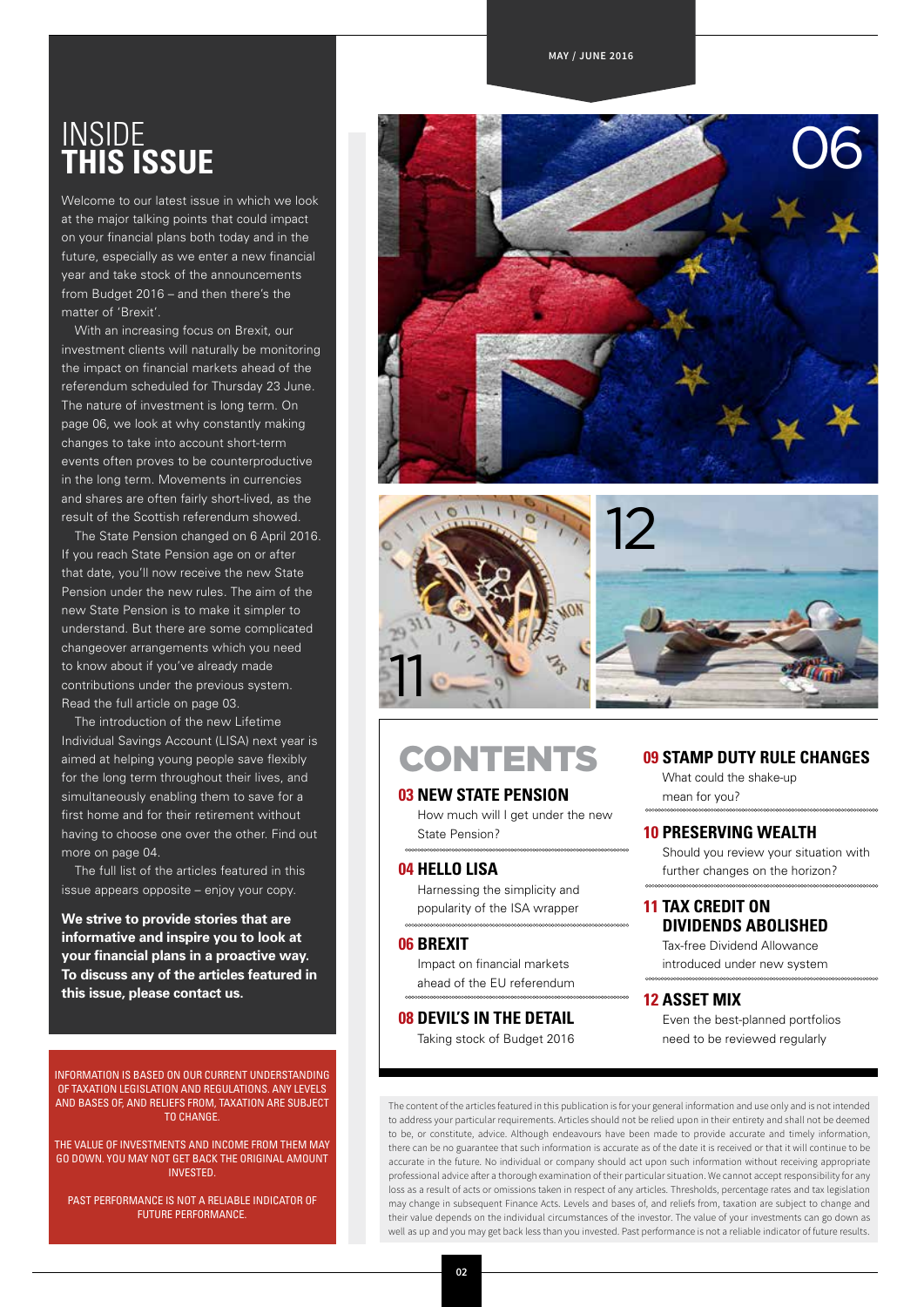RETIREMENT

# NEW STATE PENSION

#### *How much will I get under the new State Pension?*

The State Pension changed on 6 April 2016. If you reach State Pension age on or after that date, you'll now receive the new State Pension under the new rules. The aim of the new State Pension is to make it simpler to understand, but there are some complicated changeover arrangements which you need to know about if you've already made contributions under the previous system.



For many retired people, the State Pension form<br>
the core of their retirement income, together<br>
with any workplace or personal pension<br>
provision that they have. The new State Pension is **Tor many retired people, the State Pension forms** the core of their retirement income, together with any workplace or personal pension a regular payment from the Government that you can claim if you reach State Pension age on or after 6 April 2016. You will receive the new State Pension if you're eligible and a man born on or after 6 April 1951, or a woman born on or after 6 April 1953.

If you reached State Pension age before 6 April 2016, you'll receive the State Pension under the old rules. You can still get a State Pension if you have other income such as a personal pension or a workplace pension.

The basic and additional State Pensions have been replaced by a flat-rate, single-tier new State Pension with a full level of £155.65 per week in 2016/17, and depending on your personal circumstances this may be subject to tax. Your National Insurance record is used to calculate your new State Pension, and you'll usually need ten qualifying years to get any new State Pension.

#### **For ten years, at least one or more of the following must have applied to you:**

- You were working and paid National Insurance contributions
- You were receiving National Insurance credits, for example, due to unemployment, sickness or as a parent or carer
- You were paying voluntary National Insurance contributions

If you've lived or worked abroad, you may still be able to get some new State Pension. You may also qualify if you've paid married women's or widow's reduced rate contributions, but you'll need 35 qualifying years to get the full new State Pension.

#### **HIGHER OR LOWER**

The amount you receive can be higher or lower depending on your National Insurance record, and it will only be higher if you have over a certain amount of Additional State Pension. You don't have to stop working when you reach State Pension age, but you'll no longer have to pay National Insurance, and you can also request flexible working arrangements.

Deferring the new State Pension means that you may receive extra State Pension when you do claim it. The extra amount is paid with your State Pension (for example, every four weeks) and may be taxable. Deferring your State Pension could affect your other benefits and tax credits.

You'll need to defer for at least nine weeks – your State Pension will increase by 1% for every nine weeks you put off claiming. This works out at just under 5.8% for every full year you put off claiming. After you claim, the extra amount you get because you deferred will usually increase each year. The rules for deferring are the same if you live in the EU and EEA, Gibraltar or Switzerland, or a country that the UK has a social security agreement with.

#### **DIFFERENT RULES**

There are different rules if you live in another country. The extra amount you get for deferring is calculated by taking your State Pension rate at the time you reach State Pension age, or

when you move abroad. The extra amount also won't increase after you claim.

You can claim your new State Pension even if you carry on working. However, you have the option to defer which can increase the amount you get. If you're eligible for a State Pension from the Isle of Man, you'll need to claim it separately from your new UK State Pension.

On 6 April 2016, these rules changed so that if you were contracted out you'll no longer be contracted out, and you'll pay more National Insurance (the standard amount).

#### **CONTRACTED OUT**

The new system sees the end of the Additional State Pension (the State Second Pension [S2P]) and the previous version, the State Earnings-Related Pension Scheme (SERPS). You should check your previous payslips to see if you have been contracted out. You will have been contracted out if the National Insurance contributions line has the letter D or N next to it, and remain contracted in if it has a letter A. If there's a different letter, you should check this with your employer or pension provider. You will have paid National Insurance at a lower rate if you were contracted out. However, if you were contracted out through a personal pension plan, the full rate of National Insurance would have been paid, with a rebate being paid by the Government to the pension provider.

You're more likely to have been contracted out if you worked in the public sector, for example, the NHS, local councils, fire services, the civil service, teaching, police forces or the armed forces. Up to April 2012, it was possible for people to contract out through their own individual private pension plan if they weren't already a member of a contracted out occupational scheme.

You may also be able to inherit an extra payment on top of your new State Pension if you're widowed, but you will not be able to inherit anything if you remarry or form a new registered civil partnership before you reach State Pension age.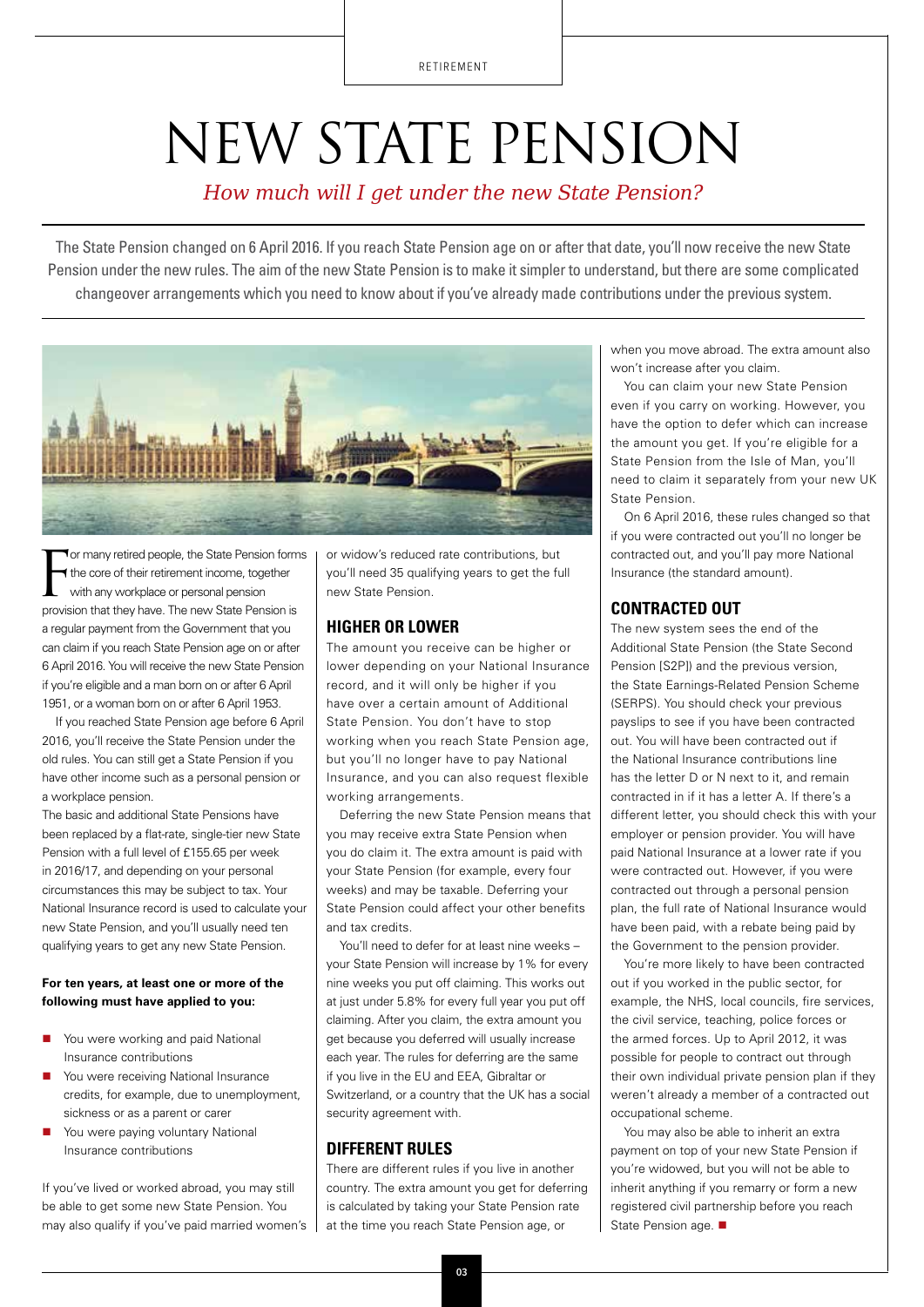#### **SIMPLICITY AND POPULARITY**

The LISA is designed to work in conjunction with existing ISA products and be simple for savers to use by harnessing the simplicity and popularity of the ISA wrapper where contributions are made out of post-tax income but investment growth on savings and future withdrawals are tax-efficient.

From April 2017, people under the age of 40 will be able to open a LISA and contribute up to £4,000 in each tax year. The Government will then provide a 25% bonus on these contributions at the end of the tax year. This means that people who save the maximum each year will receive a £1,000 bonus each year from the Government. Savers will be able to make LISA contributions and receive a bonus from the age of 18 up to the age of 50.

the government bonus, can be withdrawn from the LISA from age 60 for any other purpose.

#### **VALID BONUS CLAIMS**

LISA managers will claim the bonus due on the accounts they manage from HM Revenue & Customs (HMRC) who will pay valid bonus claims (up to a maximum of £1,000 per person per tax year). Where the individual is purchasing a home having contributed in that same tax year, they will be able to receive their bonus and will not have to wait until the following tax year.

Individuals will be able to open a LISA from the age of 18 until they turn 40. Opening a LISA will, in most ways, be identical to opening a regular ISA under the existing rules. Individuals will be able to open more than one LISA during their lives but will only be able to pay into one LISA in each tax year.

# Hello LISA

## *Harnessing the simplicity and popularity of the ISA wrapper*

The introduction of the new Lifetime Individual Savings Account (LISA) next year is aimed at helping young people save flexibly for the long term throughout their lives, and simultaneously enabling them to save for a first home and for their retirement without having to choose one over the other.

#### **TAX-EFFICIENT GROWTH**

The bonus will be paid into the LISA at the end of each tax year so that savers will also benefit from tax-efficient growth on the bonus from the time it is added. For example, a £4,000 contribution made by a 25-year-old into a LISA which grew at 4% a year would be nearly five times larger due to the government bonus and investment growth by the time they reach 60.

Over their lifetime, savers will be able to have contributions of £128,000 matched by the Government for a maximum bonus of £32,000, with investment growth on both their contributions and the government bonus. Tax-efficient funds, including the government bonus, can be used to buy a first home worth up to £450,000 at any time from 12 months after opening the account. The funds, including

#### **QUALIFYING INVESTMENTS**

Saving into a LISA will also be very similar to saving into any other ISA. For example, contributions will be made with the individual's own cash. Qualifying investments in a LISA will be the same as for a Cash ISA or Stocks & Shares ISA. Individuals will be able to transfer their LISA within 30 days between providers to get the best deal in line with the existing ISA rules. Any contributions to a LISA will sit within the overall ISA contribution limit (£20,000 for 2017/18).

Individuals will be able to transfer savings from other ISAs as one way of funding their LISA. In line with existing rules, transfers from previous years' ISA contributions do not affect that year's £20,000 overall ISA limit. During 2017/18 only, additional transfers may be made from the Help to Buy ISA, and the government bonus will be kept on those savings.



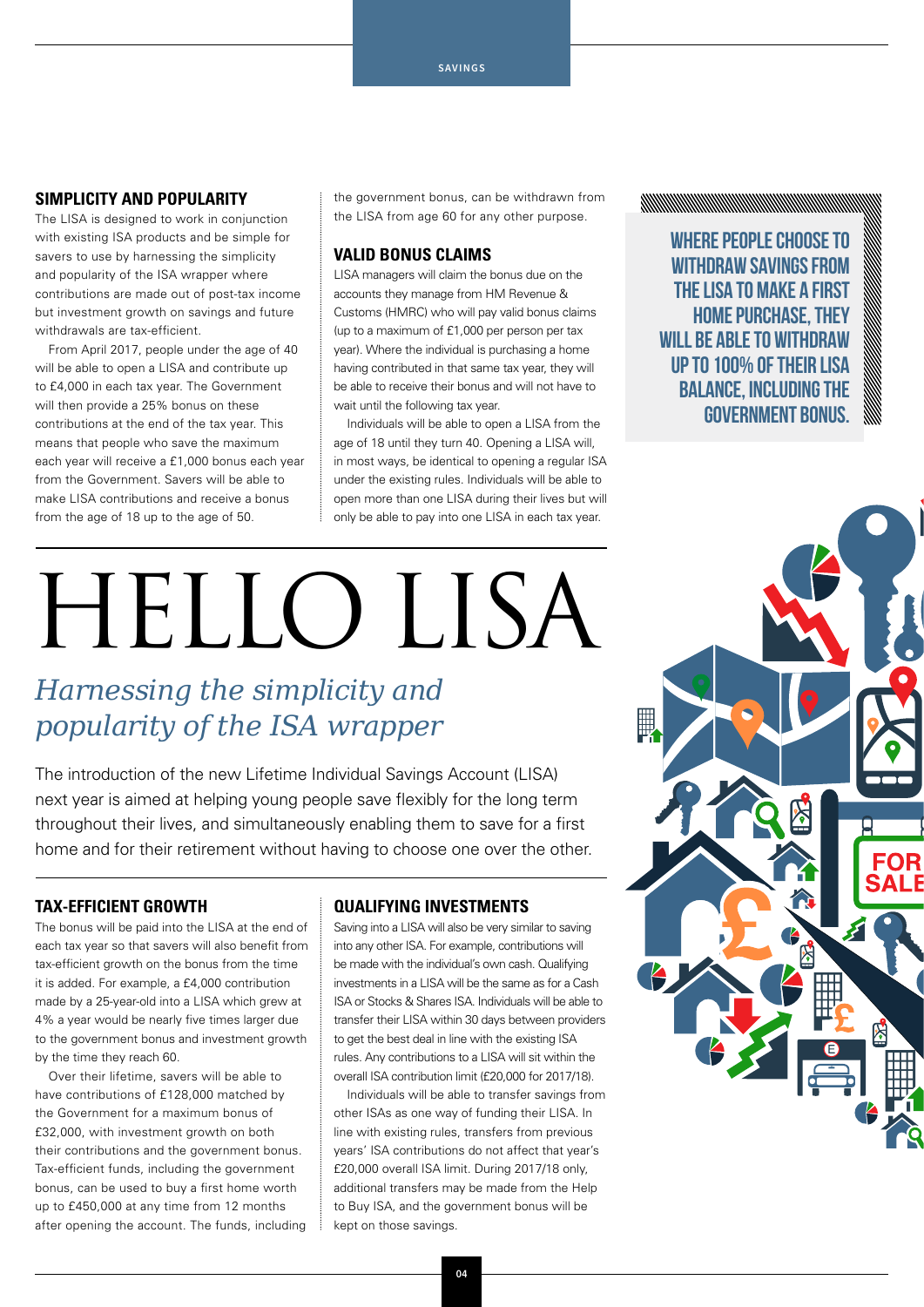#### **OVERALL ISA LIMIT**

The Government said they want to make it as easy as possible for individuals to save additional funds on top of those receiving a bonus (for example, if they want to contribute more than £4,000 a year or keep contributing after age 50). Savers will be able to contribute to one LISA in each tax year – as well as a Cash ISA, a Stocks & Shares ISA and an Innovative Finance ISA – within the new overall ISA limit of £20,000 from April 2017.

Where people choose to withdraw savings from the LISA to make a first home purchase, they will be able to withdraw up to 100% of their LISA balance, including the government bonus. They will receive the benefit from compound

growth because the government bonus is paid each year, but their withdrawal can only be put towards a first home located in the UK with a purchase value of up to £450,000.

#### **MINIMUM HOLDING PERIOD**

There will be an initial minimum holding period of 12 months from account opening before withdrawals that include the government bonus can be made for a home purchase, and, if you are buying your first home with someone else, you can each use a LISA and each benefit from the government bonus.

The detailed rules will be based on those for the Help to Buy ISA and will be open for new savers until 30 November 2019, and open to new contributions until 2029. Savers will be able to save into both a Help to Buy ISA and a LISA but will only be able to use the



government bonus from one of their accounts to buy their first home.

#### **TRANSFERRING FUNDS**

During the 2017/18 tax year only, those who already have a Help to Buy ISA will be able to transfer these funds into a LISA and receive the government bonus on those savings. Any Help to Buy ISA funds that were saved prior to the introduction of the LISA on 6 April 2017 will not count towards the LISA annual contribution limit.

Full or partial withdrawals can be made from age 60. The withdrawal (including the bonus) can be used for any purpose and will be paid free of tax. Funds can remain invested, and any interest and investment growth will be tax-efficient. Where people are diagnosed with terminal ill health, they will be able to withdraw all of the funds (including the bonus) tax-efficiently, regardless of the individual's age. The definition of terminal ill health will be based on that used for pensions.

#### **INHERITANCE TAX**

The LISA will have the same Inheritance Tax (IHT) treatment as all ISAs. Upon the death of the account holder, the funds will form part of the estate for IHT purposes. Their spouse or registered civil partner can also inherit their ISA tax advantages and will be able to invest as much into their own ISA as their spouse used to have, on top of their usual allowance.

The Government will also explore whether savers should be able to access contributions and the government bonus for other specific life events.  $\blacksquare$ 

#### WHAT NEXT?

INFORMATION IS BASED ON OUR CURRENT UNDERSTANDING OF TAXATION LEGISLATION AND REGULATIONS. ANY LEVELS AND BASES OF, AND RELIEFS FROM, TAXATION ARE SUBJECT TO CHANGE.

THE VALUE OF INVESTMENTS AND INCOME FROM THEM MAY GO DOWN. YOU MAY NOT GET BACK THE ORIGINAL AMOUNT INVESTED.

> PAST PERFORMANCE IS NOT A RELIABLE INDICATOR OF FUTURE PERFORMANCE.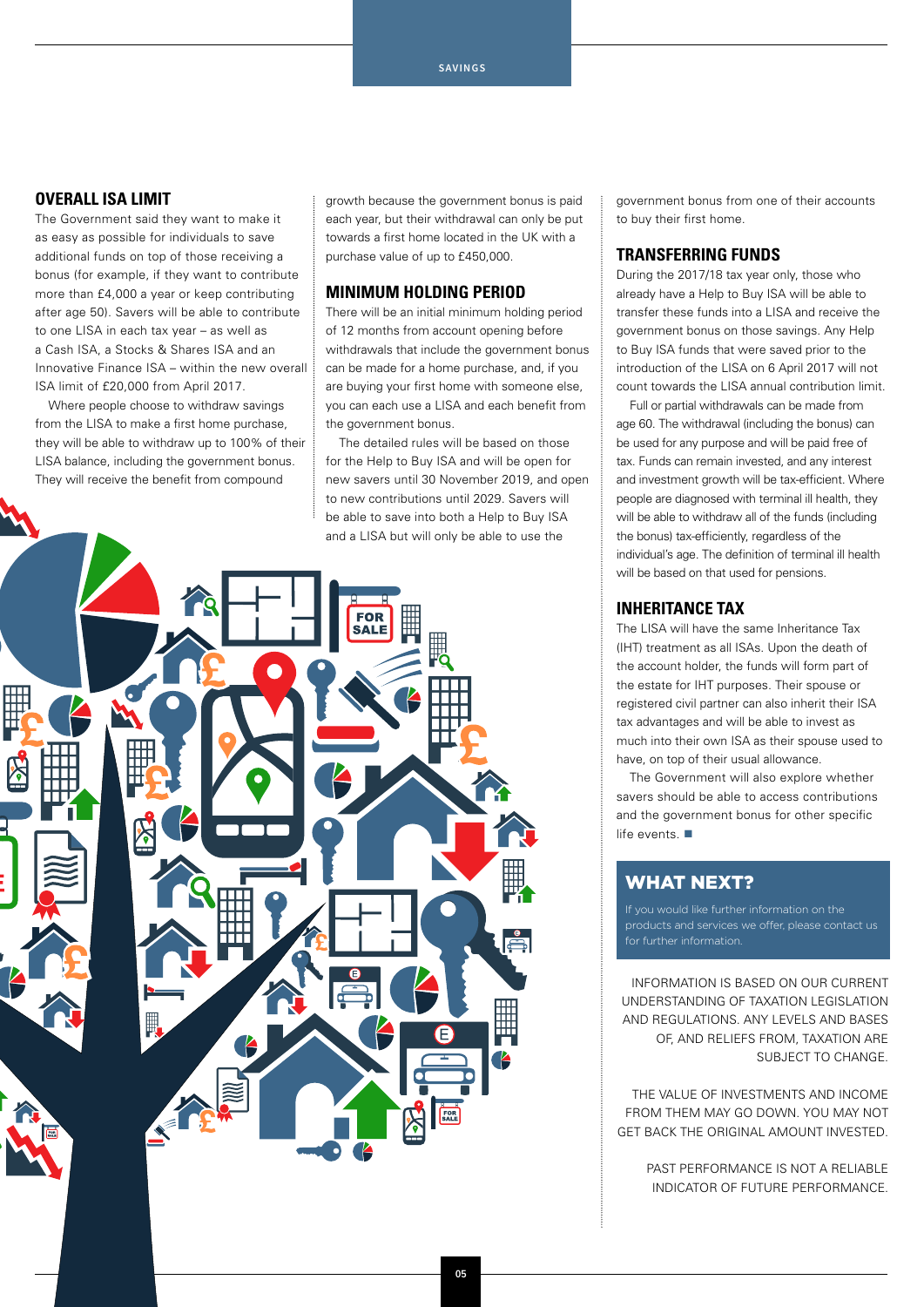# **BREXIT**

*Impact on financial markets ahead of the EU referendum*

With an increasing focus on 'Brexit', our investment clients will naturally be monitoring the impact on financial markets ahead of the referendum scheduled for Thursday 23 June.

**T** he nature of investment is long term. Constantly making changes to take into account short-term events often proves to be counterproductive in the long term. Movements in currencies and shares are often fairly short-lived, as the result of the Scottish referendum showed.

#### **ANALYSIS, PREDICTIONS AND ARGUMENTS**

In the run up to 23 June, we are going to hear all sorts of analysis, predictions and arguments on the likely results of the UK's EU referendum and the potential implications of a Brexit for the economy. Whatever the individual commentator's pre-set beliefs, they will likely be able to find some sort of 'evidence' to support their view. But the reality is simply that no one can know either the result or how either scenario would play out.

Long term, both the costs and the potential benefits of Brexit to the UK economy are probably exaggerated by commentators and campaigners on either side of the argument.

**BREXIT**

#### **REMEMBER THE REASONS FOR INVESTING**

Stock markets can be unpredictable. They move frequently – and sometimes sharply – in both directions. It is important to take a long-term view (typically ten years or more), and it's important to remember the reasons for investing in the first place.

Investors need to be prepared to view the occasional downturns simply as part of a longterm investment strategy. Historically, the longer you stay invested, the greater the chance of smoothing out investment returns. Of course, it's worth remembering that past performance is not a guide to what might happen in the future,

and the value of your investments can go down as well as up.

#### **AVOID BEING DISTRACTED BY 'NOISY' COMMENTARY**

No one can predict the outcome of the referendum, and we must avoid being distracted by 'noisy' commentary. Even if there is Brexit, it is not clear that there would be significant, permanent investment implications, so it's important that investors maintain their current view on the UK based on current economic fundamentals.

Recently, the Bank of England (BoE) summarised four decades of research on the net economic benefit of EU membership: the answer was that it was in the range of -5% to +20% of GDP. The net benefit of Britain leaving the EU would be just as difficult to measure, even long after the fact. It is certainly impossible to predict in advance, but the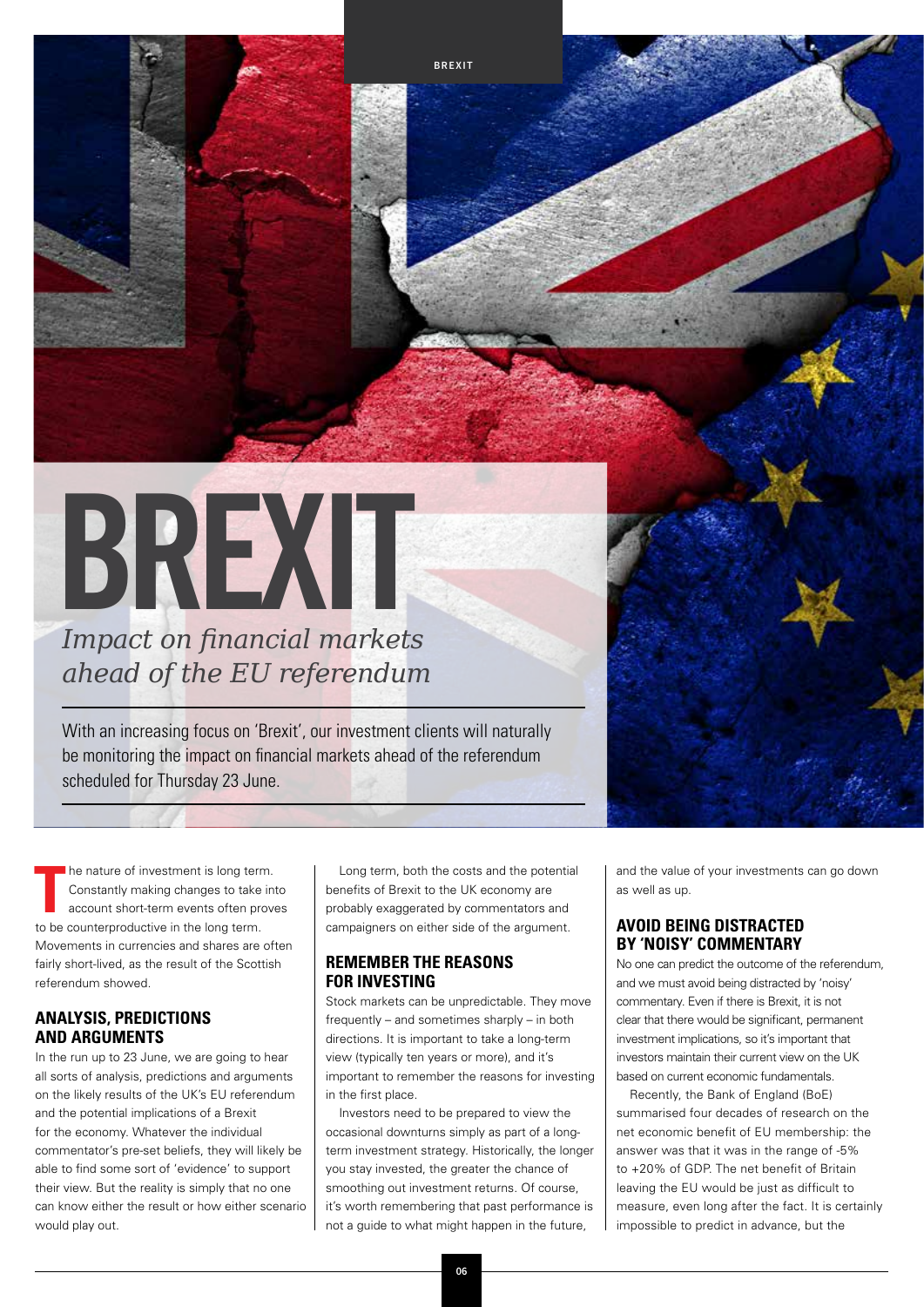#### **DON'T PANIC AND SELL OUT OF THE MARKET**

Over the long term, investors do experience market falls which happen periodically. Generally, the wrong thing to do when markets fall by a reasonable margin is to panic and sell out of the market – this just means you have taken the loss. It's important to remember why you're invested in the first place and make sure that rationale hasn't changed.

The market implications of a Brexit are difficult to gauge at this stage, and it's also important to note that a vote for the UK to leave the EU would not be the end of the process but the beginning of a new negotiation phase which is likely to take at least a couple of years. During this two-year period, existing EU laws and regulations would continue to apply to the UK.



#### **EMOTIONS OVERCOME SOUND INVESTMENT DECISIONS**

Brexit is an emotive subject and one that you rarely hear analysed in a dispassionate way. There will inevitably be times of market volatility. Market falls are a natural feature of stock market investing. During these times, it is possible that emotions overcome sound investment decisions. The important thing is to resist the temptation to change your portfolio in response to short-term market movement. 'Timing' the markets seldom works in practice and can make it too easy to miss out on any gains.

The golden rule to investing is allowing your investments sufficient time to achieve their potential. Warren Buffett, the American investor and philanthropist, puts it very succinctly: 'Our favourite holding period is forever.'

analysis above does highlight some key takeaways for investors.

#### **PAST EPISODES OF POLITICAL UNCERTAINTY**

We can expect sterling to remain weak for the duration of the campaign. Britain's reasonably sound fiscal position suggests that gilts would be much less affected, and shortterm money market rates are likely to be held down by the BoE's no-change

stance on rates. But, in past episodes of political uncertainty – notably, the Scottish referendum in 2014 – we have seen the yield curve steepen slightly relative to the US, and we could see that happen again if the polls continue to be tight.

Growth and investment is expected to be modestly lower in the first half of 2016 due to the uncertainty created by the vote. But don't expect this to outweigh more important factors such as growth in Europe and the US and broader sentiment in global markets. Most of these effects should reverse themselves in the event of a Bremain vote. But do not be surprised if sterling ends the year materially weaker, on a trade-weighted basis, than at the end of 2015. And do not be surprised if there is talk of another referendum on EU membership if the June vote is reasonably close.

#### **BROAD DIRECTION OF UK ASSET MARKETS**

In the event of a vote for Brexit, expect these macroeconomic factors to intensify and UK growth to be materially slower than in the no-change scenario. The eurozone would also see a short-term downturn. But, even for the UK, the broader global outlook will be more important to medium-term growth and the broad direction of UK asset markets.

Leaving the EU would no doubt lead to uncertainty in the short term with a knock-on effect on market volatility. But this can be seen as an opportunity too – markets tend to overreact initially which can create opportunities to buy assets at much cheaper prices.

#### **BOOSTING COMPETITIVENESS OF UK BUSINESSES AND EXPORTS**

If the stock market, gilts and sterling do fall initially, they should all bounce back. There is even a view that gilts would perform well, as the BoE might reintroduce Quantitative Easing.

STOCK MARKETS CAN BE UNPREDICTABLE. THEY MOVE FREQUENTLY – AND SOMETIMES SHARPLY – IN BOTH DIRECTIONS. IT IS IMPORTANT TO TAKE A LONG-TERM VIEW (TYPICALLY TEN YEARS OR MORE), AND IT'S IMPORTANT TO REMEMBER THE REASONS FOR INVESTING IN THE FIRST PLACE.

If sterling does stay lower, this could be just what the UK economy needs right now, helping to boost competitiveness of UK businesses and exports. The stock market has also tended to rise on sterling weakness, and this pattern might be repeated post-Brexit after an initial bout of uncertaintyinduced volatility.

It is also not impossible to see an influx of capital into the UK; global investors might consider

a more liberal UK an attractive alternative to the sclerotic eurozone. This could lead to a stronger pound.

#### **NEED MORE INFORMATION?**

Market volatility can be unnerving for investors, but having a global strategy and broad diversification of assets should help to smooth out some of the inevitable ups and downs involved in stock market investing. If you would like to review your particular situation or have any questions, please contact us for further information.

INFORMATION IS BASED ON OUR CURRENT UNDERSTANDING OF TAXATION LEGISLATION AND REGULATIONS. ANY LEVELS AND BASES OF, AND RELIEFS FROM, TAXATION ARE SUBJECT TO CHANGE.

THE VALUE OF INVESTMENTS AND INCOME FROM THEM MAY GO DOWN. YOU MAY NOT GET BACK THE ORIGINAL AMOUNT INVESTED.

PAST PERFORMANCE IS NOT A RELIABLE INDICATOR OF FUTURE PERFORMANCE.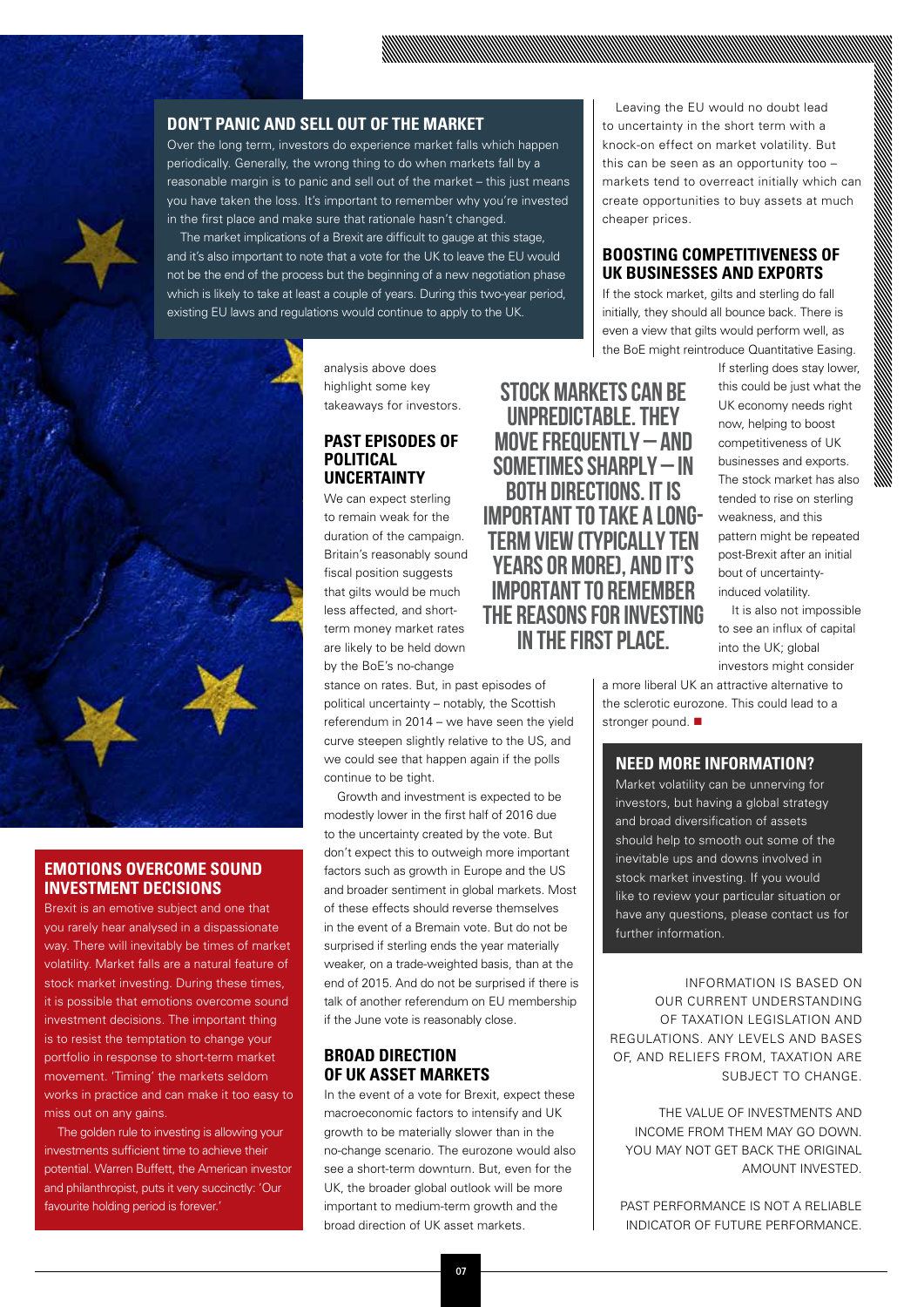

## *Taking stock of Budget 2016*

The Chancellor of the Exchequer, George Osborne, delivered his eighth Budget speech on Wednesday 16 March, his third in 12 months. Now that we've had time to take stock of the key announcements, we consider how they could impact your finances both today and in future years.

#### **THE PERSONAL ALLOWANCE WILL INCREASE TO £11,500, AND THE HIGHER-RATE THRESHOLD WILL RISE TO £45,000 IN APRIL 2017**

The Personal Allowance is the amount of income you can receive before you start paying Income Tax. This increased to £11,000 for 2016/17, and will increase further to £11,500 in April 2017. The point at which you pay the higher rate of Income Tax increased from £42,385 to £43,000 in 2016, and will increase to £45,000 in April 2017.

#### **LIFETIME INDIVIDUAL SAVINGS ACCOUNT (LISA): A NEW £4,000 LISA THAT YOU CAN USE TO SAVE FOR RETIREMENT OR TO BUY YOUR FIRST HOME**

From April 2017, any adult under 40 will be able to open a new Lifetime ISA (LISA). Up to £4,000 can be saved each year, and savers will receive a

25% bonus from the Government on this money. Money put into this account can be saved until someone is over 60 and used as retirement income, or can be withdrawn to help purchase a first home. The total amount an adult can save each year into all ISAs will increase from £15,240 to £20,000 from April 2017.

#### **NEW HELP TO SAVE SCHEME**

A new Help to Save scheme is to be launched for people on low incomes, providing a 50% government bonus on up to £50 of monthly savings.

#### **NEW TAX ALLOWANCES FOR MONEY EARNED BY 'MICRO-ENTREPRENEURS'**

From April 2017, there will be two new tax-free £1,000 allowances – one for selling goods or providing services, and one for income from property you own. People who make up to £1,000 from occasional jobs will no longer need to pay tax on that income. In the same way, the first £1,000 of income from property will be tax-free. The introduction of these new allowances should help simplify taxation in the sharing economy.

#### **CAPITAL GAINS TAX RATES CUT FROM 6 APRIL 2016, BUT RESIDENTIAL PROPERTY IS STILL TAXED AT CURRENT RATES**

Capital Gains Tax (CGT) is a tax on the gain you make when you sell something (an 'asset') that has gone up in value. It is paid at a basic or higher rate depending on the rate of Income Tax you pay. From April 2016, the higher rate of CGT has been reduced from 28% to 20%, and the basic rate from 18% to 10%. There is an additional 8% surcharge paid on residential property and carried interest (the share of profits or gains that is paid to asset managers). CGT on residential property does not apply to your main home, only to additional properties (for example, a flat that you let out). Further details are to follow, but this enables investors to benefit by realising the profit on the sale of shares and other assets at the reduced rate of tax.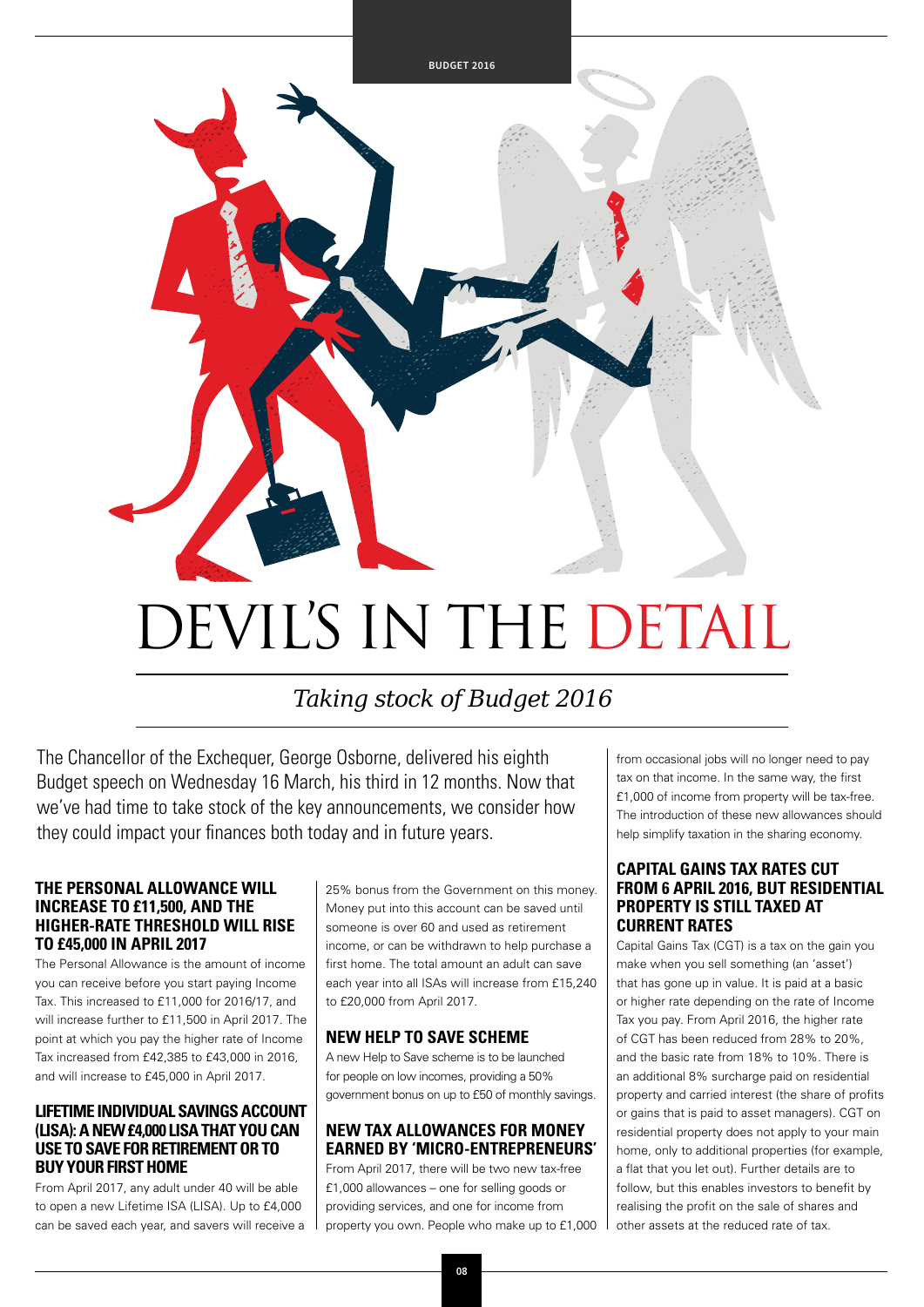#### **INSURANCE PREMIUM TAX (IPT) WILL BE INCREASED BY 0.5%**

Insurance Premium Tax (IPT) increased by 0.5%, making the tax 10%. IPT is the amount insurers are taxed, which they then pass on to consumers. In July 2015, Mr Osborne announced an increase in the tax from 6% to 9.5%, which took effect in November 2015 this year. Among other things, IPT is charged on medical insurance.

#### **CORPORATION TAX WILL BE CUT TO 17% IN 2020**

The main rate of Corporation Tax will be cut again to 17% in 2020.

#### **EMPLOYERS WILL PAY NATIONAL INSURANCE ON PAY-OFFS ABOVE £30,000 FROM APRIL 2018**

From April 2018, employers will need to pay National Insurance contributions on pay-offs (for example, termination payments) above £30,000 where Income Tax is also due. For people who lose their job, payments up to £30,000 will remain tax-free, and they will not need to pay National Insurance on any of the payment.

#### **CLASS 2 NATIONAL INSURANCE CONTRIBUTIONS (NICS) FOR SELF-EMPLOYED PEOPLE WILL BE ABOLISHED FROM APRIL 2018**

Currently, self-employed people have to pay Class 2 NICs as well as Class 4 NICs if they make sufficient profit. From April 2018, if you are self-employed you will need to pay only one type of National Insurance on your profits: Class 4 NICs. Paying Class 2 NICs currently enables self-employed people to build entitlement to the State Pension and other contributory benefits. After April 2018, Class 4 NICs will also be reformed so self-employed people can continue to build benefit entitlement.

#### **EXTENSION OF ENTREPRENEURS' RELIEF**

Previously, a disposal of shares in a qualifying company only attracted Entrepreneurs' Relief (ER) when the individual was an employee and owned at least 5% of the share capital and voting rights for the 12-month period prior to the sale of the shares. ER will now be extended in the form of investors' relief to external investors purchasing newly issued shares in unlisted trading companies on

or after 17 March 2016 that are held for a period of at least three years from 6 April 2016. Investors' relief will be subject to a lifetime cap of £10m.

#### **CUTTING BUSINESS RATES FOR ALL RATEPAYERS**

From April 2017, small businesses that occupy property with a rateable value of £12,000 or less will pay no business rates. Currently, this 100% relief is available if you're a business that occupies a property, for example, a shop or office with a value of £6,000 or less. There will be a tapered rate of relief on properties worth up to £15,000.

FROM APRIL 2017, ANY ADULT UNDER 40 WILL BE ABLE TO OPEN A NEW LIFETIME ISA (LISA). UP TO £4,000 CAN BE SAVED EACH YEAR, AND SAVERS WILL RECEIVE A 25% BONUS FROM THE GOVERNMENT ON THIS MONEY.

#### **TAX AVOIDANCE CRACKDOWN**

Plans have been laid out to raise £12bn by the end of this Parliament through a package of measures to target tax avoidance. The Government will introduce new measures to tackle disguised remuneration and make sure UK tax is paid on property development. The Treasury will seek to introduce Capital Gains Tax on performance rewards and limit exempt gains, as well as introducing new measures to limit the ability of individuals to work as 'personal service companies'.

#### **ARE YOUR FINANCIAL PLANS STILL ON TRACK AFTER BUDGET 2016?**

There are likely to have been a number of key announcements in this Budget that could have a bearing on your current and future financial plans. To review what action you may be required to take to keep your plans on track, please contact us.

## **STAMP DUTY RULE CHANGES**

*What could the shake-up mean for you?*

A shake-up of the stamp duty rules took effect on 1 April 2016 in relation to anyone owning more than one residential property – this will affect those buyers funding the purchase of a new home with the sale of an existing home: if their buyer pulls out but they still want to go ahead – perhaps by using a bridging loan – they will be liable for the stamp duty surcharge because they will technically own two residential properties at completion.

#### **STAMP DUTY SURCHARGE**

Although the cost of the stamp duty surcharge may be partially met by the buyer keeping the deposit paid under the failed sale contract, there could be a shortfall for the buyer to fund if they still want to proceed with the purchase of their new home.

Conveyancing lawyers must warn their clients at an early stage of the possibility of an increased tax charge. The extra tax will be repaid, but only if the previous home is sold within 36 months. For a £500,000 purchase, the stamp duty charge on a chain break will be double the amount that would be payable if a break hadn't occurred.

#### **UNDER THE NEW RULES**

The new stamp duty rules could affect the ability for many newly married couples and registered civil partners to purchase their first home together. The issue arises where one spouse already owns a property. This is because under the new rules, married couples and registered civil partners are treated as one buyer.

In essence, ownership of an existing home by one partner will affect the purchase of the couple's first home together. For a £500,000 purchase, the stamp duty charge in these circumstances will be double the amount that would be payable if the partner didn't retain their existing property.

#### **MIXED-USE PROPERTIES**

The new stamp duty rules bypass buyers of mixed-use properties in England, Wales and Northern Ireland. The stamp duty surcharge does not apply to the purchase of a property used for residential and non-residential purposes, for example, a country house with a stud farm or a residential property purchased at the same time as a non-residential property. Such transactions continue to be taxed as if they were commercial properties.

In Scotland, however, the rules are different (Land and Buildings Transaction Tax applies rather than Stamp Duty Land Tax), and the price payable for a mixed-use property is split: the part payable for the residential property is taxed under the residential rates, and the rest is taxed under the commercial rates.  $\blacksquare$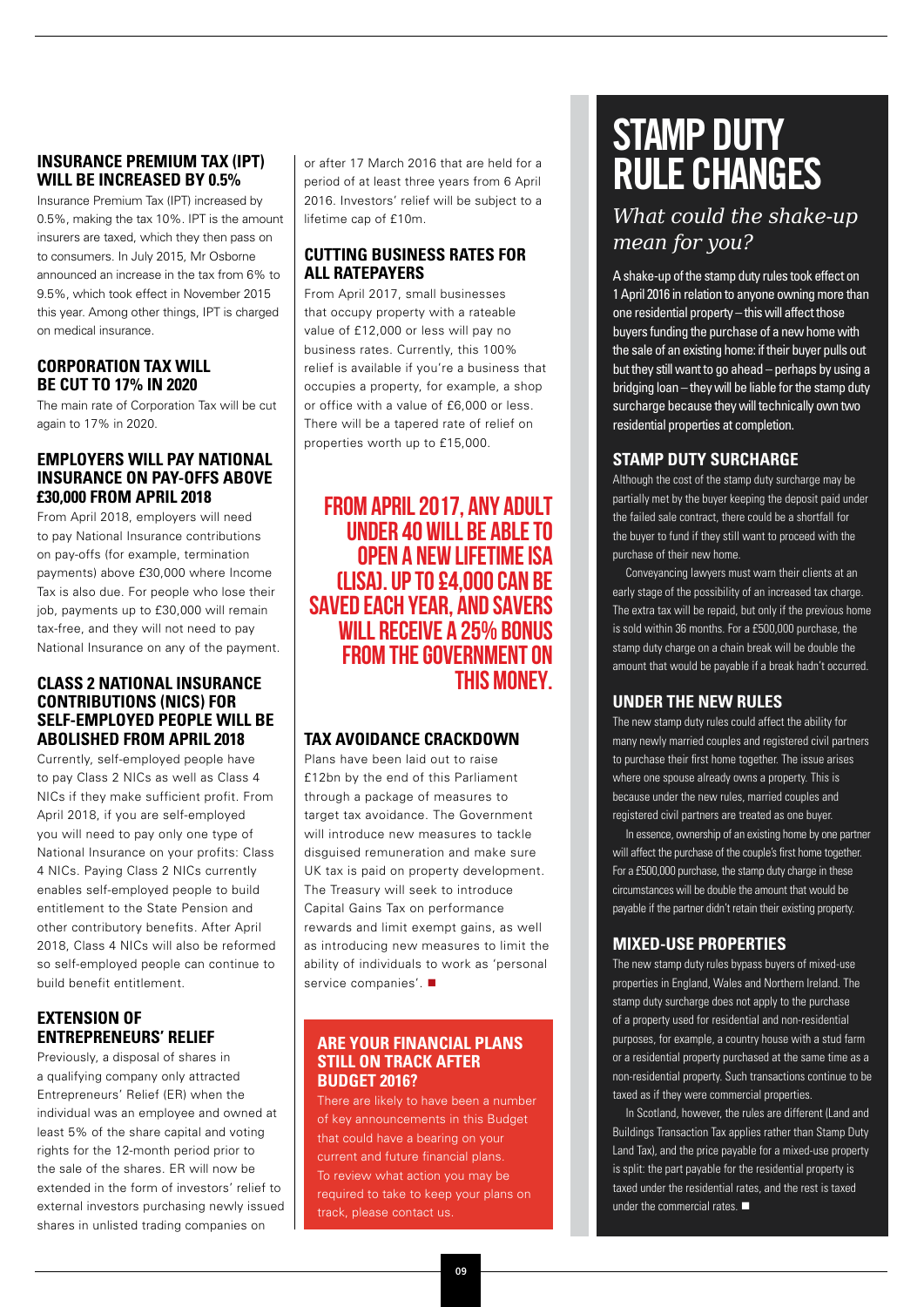# PRESERVING WEALTH

*Should you review your situation with further changes on the horizon?*

Inheritance Tax (IHT) affects not just the very rich – other people may be liable without realising it. Few taxes are quite as emotive – or as politicised – as IHT.

The structures into which you<br>
transfer your assets can have<br>
lasting consequences for you<br>
and your family. We can help yo<br>
choose structures and trusts designed to transfer your assets can have lasting consequences for you and your family. We can help you protect your assets and give your family lasting benefits.

It is crucial to find out now if you potentially have an IHT liability – or could do so in future years. Historically, IHT planning used to be an activity confined to the very rich. However, growing affluence means that this is no longer the case. Even families and individuals with a relatively moderate level of wealth should consider planning ahead to ensure that their assets are passed on to their loved ones as efficiently as possible.

#### **SAFEGUARDING YOUR OWN FINANCIAL FUTURE**

Property price increases have also dragged many middle-class working families into the IHT bracket. Safeguarding your own financial future is very important, and giving too much away could put this at risk.

At the moment, if your estate is worth more than £325,000 when you die, your assets may be subject to IHT. This means the value of your assets above the £325,000 threshold could be subject to IHT at 40%.

#### **PASSING ON ASSETS WORTH UP TO £650,000**

Married couples and registered civil partners are allowed to combine their allowance, so they can pass on assets worth up to £650,000 before IHT is due.

From 6 April 2017, the Government is adding a family home allowance to the tax-free allowance. It will start at £100,000 per person in 2017, rising to £175,000 by April 2020.

#### **COMBINED TAX-FREE ALLOWANCE OF £1M**

This means that individuals will eventually be able to pass on an asset worth up to £500,000 without any IHT being due. For married couples and registered civil partners, this adds up to a combined tax-free allowance of £1m. However, if your estate is worth more than £2m, the family home allowance will gradually taper away.

This change is designed to allow middle income families whose only large asset is their home to pass it down the generations without paying a significant IHT bill, which in some cases can only be met by selling the property.

#### **FAMILY HOME ALLOWANCE DRAFT LEGISLATION**

The draft legislation currently states that the family home allowance is only applicable if the assets are passed on to children (including stepchildren), adopted and foster children, grandchildren, and other lineal descendants or the spouses of lineal descendants. So if you don't have children or grandchildren, you may still face an IHT bill.

If you want to move to a smaller property, you will be able to still keep an allowance based on the value of your previous property as long as assets of equivalent value are left to  $direct$  descendants.

#### **ONE OF LIFE'S UNPLEASANT FACTS**

IHT is a very complex area of financial planning, and in the UK may be one of life's unpleasant facts, but IHT planning and obtaining professional advice could help you pay less tax on your estate. To discuss your situation and the options available to you, please contact us – we look forward to hearing from you.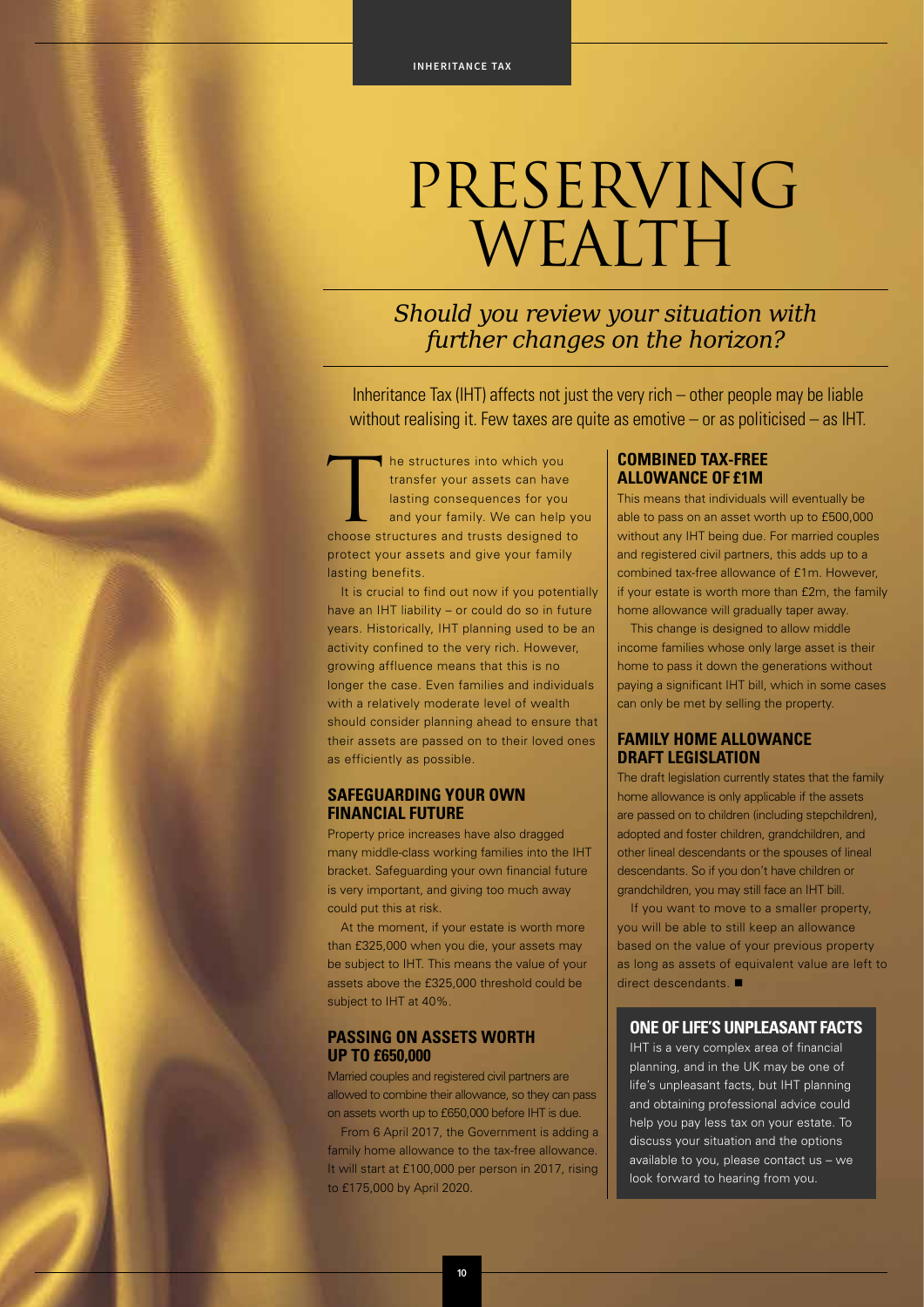# TAX CREDIT ON DIVIDENDS ABOLISHED

### *Tax-free Dividend Allowance introduced under new system*

From April this year, the notional 10% tax credit on dividends has been abolished and replaced by a new tax-free Dividend Allowance. The Dividend Allowance means that you won't have to pay tax on the first £5,000 of your dividend income, no matter what non-dividend income you have.

The allowance is available to anyone who has dividend income, and headline rates of dividend tax are also changing.

#### **Income Tax will apply to any dividends received over £5,000 at the following rates:**

- 7.5% on dividend income within the basic rate band
- 32.5% on dividend income within the higher rate band
- 38.1% on dividend income within the additional rate band

This new system will mean that only those with significant dividend income will pay more tax. If you're an investor with modest income from shares, you'll see either a tax cut or no change in the amount of tax you owe.

Dividends received by pension funds, and dividends received on shares held in an Individual Savings Account (ISA), will continue to be tax-free.

From 6 April 2016, you now have to apply the new headline rates on the amount of dividends you actually receive where the income is over £5,000 (excluding any dividend income paid within an ISA).

The Dividend Allowance will not reduce your total income for tax purposes. However, it will mean that you don't have any tax to pay on the first £5,000 of dividend income you receive.

Dividends within your allowance will still count towards your basic or higher rate bands and may therefore affect the rate of tax that you pay on dividends you receive in excess of the £5,000 allowance.

#### **These are two examples of how the new Dividend Allowance works:**

You don't need to pay any tax on dividends up to £5,000, no matter what other income you get. That first £5,000 is tax-free under the new rules.

#### **EXAMPLE 1 – YOU HAVE A (NON-DIVIDEND) INCOME OF £18,000, AND RECEIVE DIVIDENDS OF £22,000 OUTSIDE OF AN ISA**

#### **Tax you need to pay on the £22,000 dividend income:**

- The Dividend Allowance covers the first £5,000
- The remaining £17,000 of dividends to be taxed at the new basic rate of 7.5%. This would need to be done through a tax return

Had your non-dividend income been £30,000, the tax due on the £17,000 dividend income would be made up of 7.5% for the amount within the basic rate band, and 32.5% on the balance.

#### **EXAMPLE 2 – YOU RECEIVE DIVIDENDS OF £600 FROM SHARES INVESTED IN AN ISA**

As is the case now, no tax is due on dividend income within an ISA, whatever rate of tax you pay.

#### **SHAREHOLDING DIRECTORS**

If you're a company director who takes dividends instead of a salary, you should obtain professional financial advice to find out how you could be affected by the upcoming changes in the next tax year and what steps you can take to be as tax-efficient as possible.

Taking dividends may still be a good option, but there are other tax planning opportunities to explore, such as paying into a pension, that might reduce the amount of tax you pay.  $\blacksquare$ 

#### **IT'S GOOD TO TALK**

MAMMANIANININININA MA

To discuss your situation and the options available to you, please contact us – we look forward to hearing from you.



FROM 6 APRIL 2016, YOU NOW HAVE TO APPLY THE NEW HEADLINE RATES ON THE AMOUNT OF DIVIDENDS YOU ACTUALLY RECEIVE WHERE THE INCOME IS OVER £5,000 (EXCLUDING ANY DIVIDEND INCOME PAID WITHIN AN ISA)